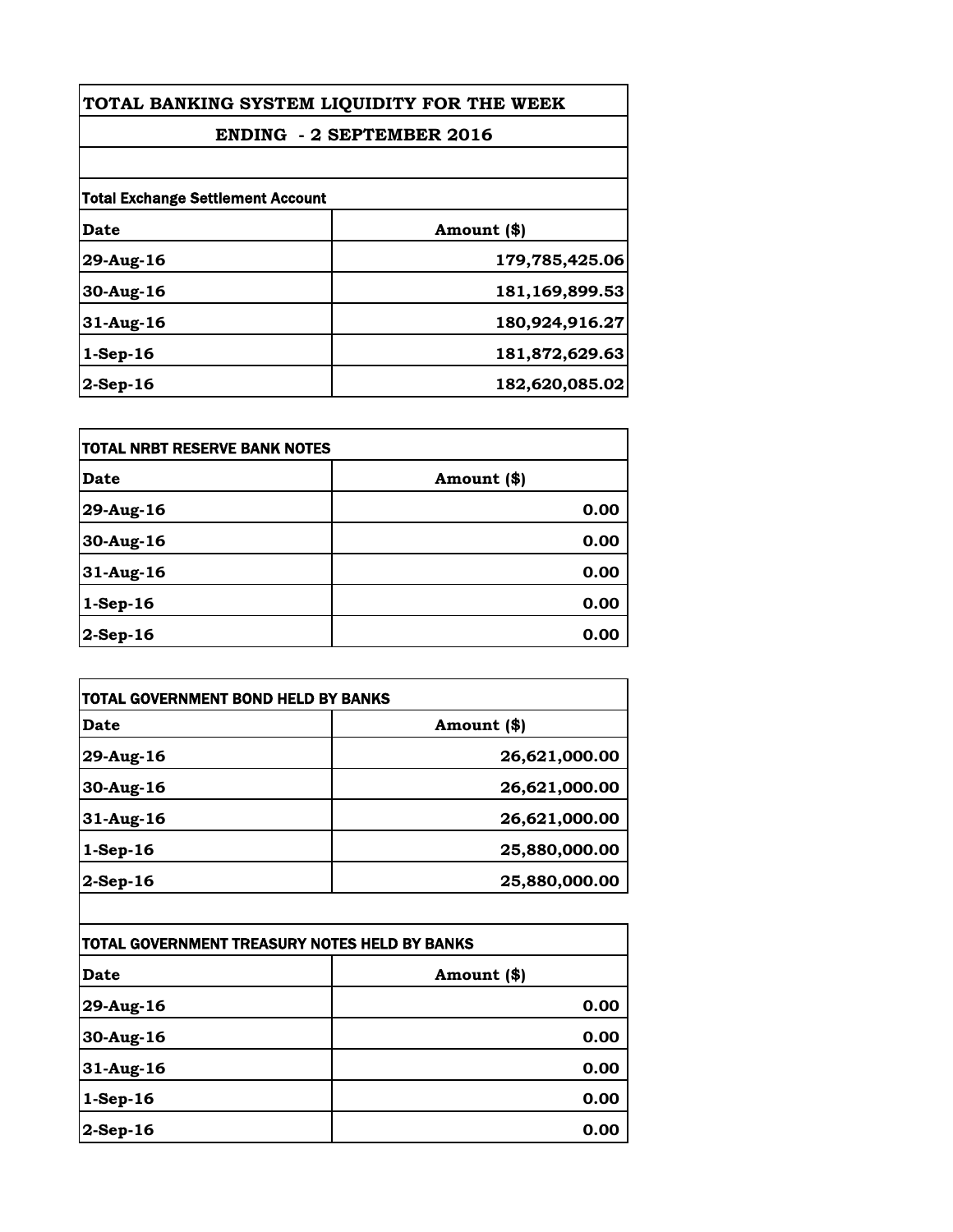| TOTAL BANKING SYSTEM LIQUIDITY FOR THE WEEK |                   |
|---------------------------------------------|-------------------|
| <b>ENDING - 9 SEPTEMBER 2016</b>            |                   |
|                                             |                   |
| <b>Total Exchange Settlement Account</b>    |                   |
| Date                                        | Amount (\$)       |
| 5-Sep-16                                    | 182,860,657.20    |
| $6-Sep-16$                                  | 183,477,607.20    |
| $7-Sep-16$                                  | 185, 179, 844. 77 |
| 8-Sep-16                                    | 185,446,956.46    |
| $9-Sep-16$                                  | 185,582,753.56    |

| <b>TOTAL NRBT RESERVE BANK NOTES</b> |             |
|--------------------------------------|-------------|
| <b>Date</b>                          | Amount (\$) |
| 5-Sep-16                             | 0.00        |
| $6-Sep-16$                           | 0.00        |
| 7-Sep-16                             | 0.00        |
| $8-Sep-16$                           | 0.00        |
| $9-Sep-16$                           | 0.00        |

| Date        | Amount (\$)   |
|-------------|---------------|
| $5-Step-16$ | 25,880,000.00 |
| $6-Sep-16$  | 25,880,000.00 |
| $7-Sep-16$  | 25,880,000.00 |
| $8-Sep-16$  | 25,880,000.00 |
| $9-Sep-16$  | 25,880,000.00 |

| TOTAL GOVERNMENT TREASURY NOTES HELD BY BANKS |      |
|-----------------------------------------------|------|
|                                               |      |
| $5-Step-16$                                   | 0.00 |
| $6-Sep-16$                                    | 0.00 |
| 7-Sep-16                                      | 0.00 |
| $8-Sep-16$                                    | 0.00 |
| $9-Sep-16$                                    | 0.00 |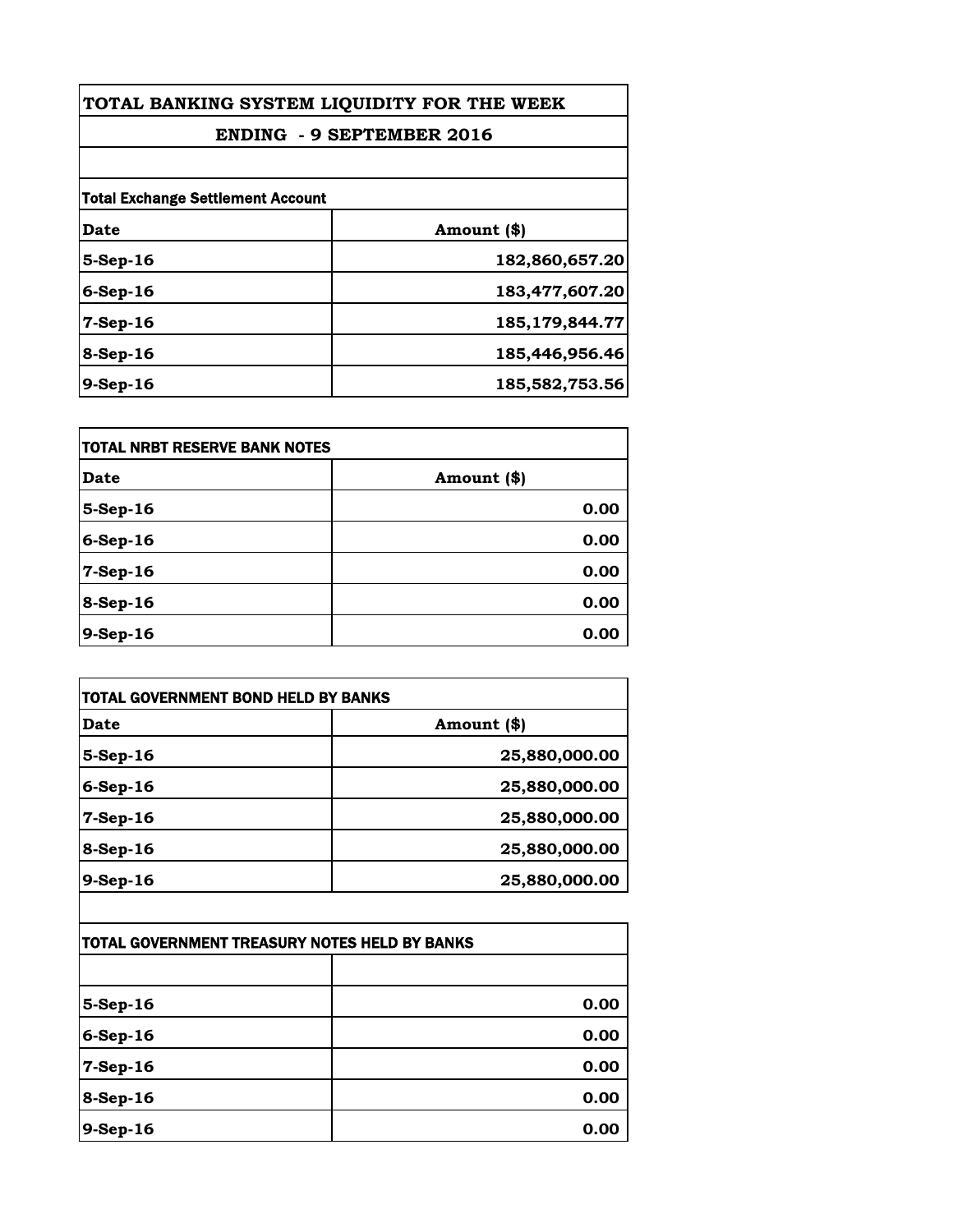| TOTAL BANKING SYSTEM LIQUIDITY FOR THE WEEK |                   |
|---------------------------------------------|-------------------|
| <b>ENDING - 16 SEPTEMBER 2016</b>           |                   |
|                                             |                   |
| <b>Total Exchange Settlement Account</b>    |                   |
| Date                                        | Amount (\$)       |
| $12$ -Sep-16                                | 186,677,421.29    |
| 13-Sep-16                                   | 187,590,078.52    |
| $14-Sep-16$                                 | 188, 197, 597. 34 |
| 15-Sep-16                                   | 188,060,892.63    |
| 16-Sep-16                                   | 186,640,229.21    |

| itotal NRBT RESERVE BANK NOTES |             |
|--------------------------------|-------------|
| Date                           | Amount (\$) |
| $12$ -Sep-16                   | 0.00        |
| 13-Sep-16                      | 0.00        |
| 14-Sep-16                      | 0.00        |
| 15-Sep-16                      | 0.00        |
| 16-Sep-16                      | 0.00        |

| Date         | Amount (\$)   |
|--------------|---------------|
| 12-Sep-16    | 25,880,000.00 |
| $13$ -Sep-16 | 25,880,000.00 |
| $14-Sep-16$  | 25,880,000.00 |
| 15-Sep-16    | 25,880,000.00 |
| $16$ -Sep-16 | 25,880,000.00 |

| TOTAL GOVERNMENT TREASURY NOTES HELD BY BANKS |             |
|-----------------------------------------------|-------------|
| <b>Date</b>                                   | Amount (\$) |
| 12-Sep-16                                     | 0.00        |
| 13-Sep-16                                     | 0.00        |
| $14-Sep-16$                                   | 0.00        |
| 15-Sep-16                                     | 0.00        |
| 16-Sep-16                                     | 0.00        |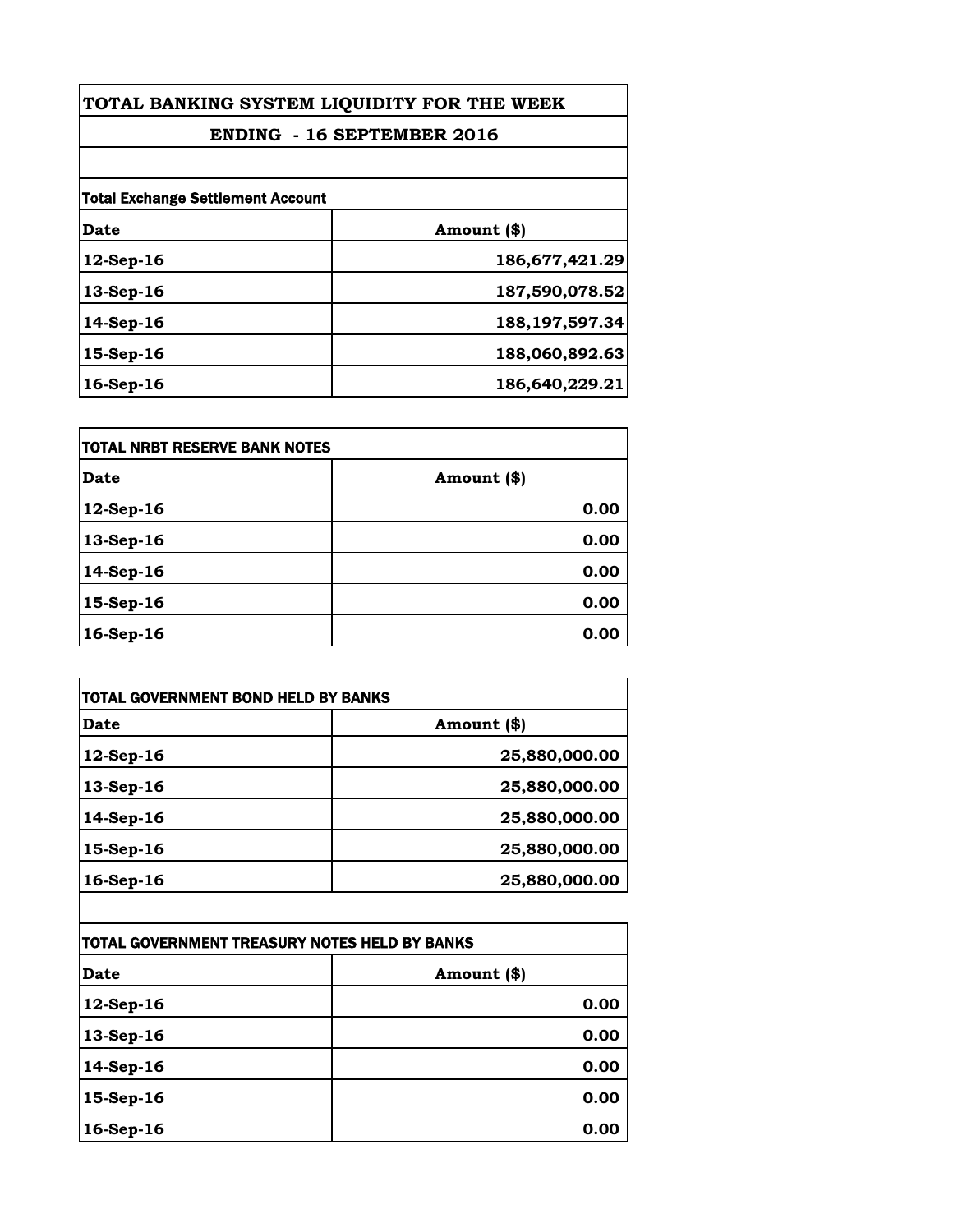| TOTAL BANKING SYSTEM LIQUIDITY FOR THE WEEK<br><b>ENDING - 23 SEPTEMBER 2016</b> |                   |
|----------------------------------------------------------------------------------|-------------------|
|                                                                                  |                   |
| <b>Total Exchange Settlement Account</b>                                         |                   |
| Date                                                                             | Amount (\$)       |
| $19-Sep-16$                                                                      | 186, 164, 809. 84 |
| $20-Step-16$                                                                     | 189,214,237.45    |
| $21$ -Sep-16                                                                     | 187,714,768.50    |
| $22-Sep-16$                                                                      | 187,415,292.42    |
| $23-Sep-16$                                                                      | 186,972,041.73    |

| itotal NRBT RESERVE BANK NOTES |             |
|--------------------------------|-------------|
| <b>Date</b>                    | Amount (\$) |
| 19-Sep-16                      | 0.00        |
| 20-Sep-16                      | 0.00        |
| $ 21-Sep-16$                   | 0.00        |
| 22-Sep-16                      | 0.00        |
| 23-Sep-16                      | 0.00        |

| Date         | Amount (\$)   |
|--------------|---------------|
| 19-Sep-16    | 25,880,000.00 |
| $20-Sep-16$  | 25,880,000.00 |
| $21$ -Sep-16 | 25,880,000.00 |
| 22-Sep-16    | 25,880,000.00 |
| 23-Sep-16    | 25,880,000.00 |

| ITOTAL GOVERNMENT TREASURY NOTES HELD BY BANKS |             |
|------------------------------------------------|-------------|
| <b>Date</b>                                    | Amount (\$) |
| 19-Sep-16                                      | 0.00        |
| $20$ -Sep-16                                   | 0.00        |
| $21$ -Sep-16                                   | 0.00        |
| 22-Sep-16                                      | 0.00        |
| $ 23-Sep-16$                                   | 0.00        |